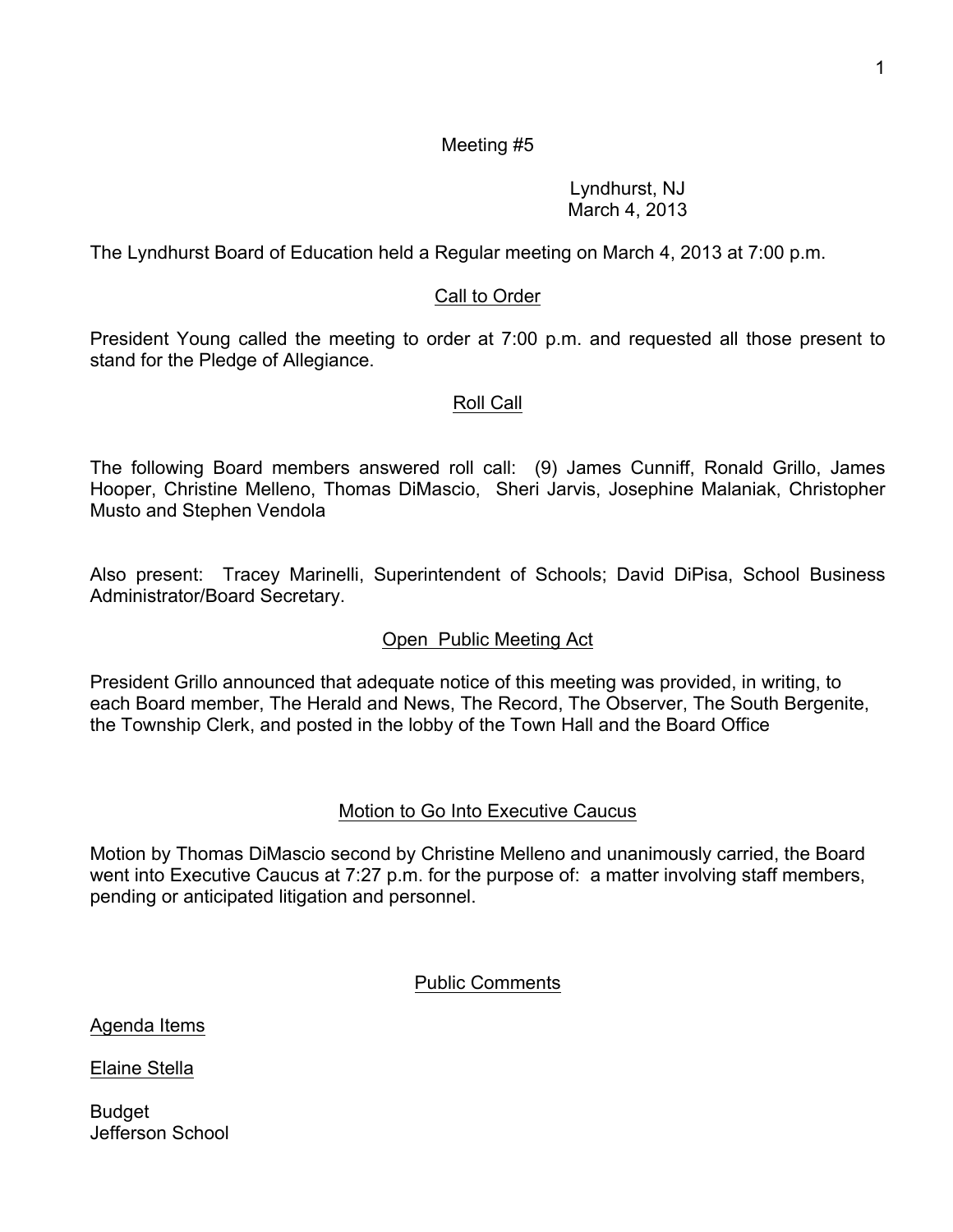#### Finance Committee

Any Board member who takes exception to any of the following listed actions under the category of Finance may so indicate now and a separate motion for each of the excepted actions will be entertained.

Motion made by Thomas DiMascio second by Christine Melleno that the following Finance actions of the Board numbered 1 through 2 exception actions be adopted.

Roll Call For:

The following Board members answered roll call: (9) Ronald Grillo, James Hooper, Christine Melleno, Josephine Malaniak, Christopher Musto, Thomas DiMascio, Sheri Jarvis, James Cunniff & Stephen Vendola.

1. BE IT RESOLVED, that the Lyndhurst Board of Education, County of Bergen, approves the preliminary 2013-2014 school year budget as follows:

| <b>Current General Expense (Funds 11)</b> |     | \$35, 118.176.00 |
|-------------------------------------------|-----|------------------|
| Capital Outlay (Fund 12)                  | \$  | 37,517.00        |
| Extended School Year Program (Fund 13)    | \$  | 0 OO             |
| <b>Transfer to Charter Schools</b>        |     | 180,470.00       |
| <b>TOTAL GENERAL FUND</b>                 |     | \$35,336,163.00  |
| Special Revenue (Fund 20)                 | \$. | 948,845.00       |

TOTAL EXPENDITURES/APPROPRIATIONS \$ 36,285.008.00 AND

BE IT FURTHER RESOLVED, that the GENERAL FUND tax levy \$32,965.601.00 is approved to support Current General Expense and \$690,008.00 to support Debt Service, for the 2013-2014 school year budget.

2. BE IT RESOLVED, that the Lyndhurst Board of Education recognizes the damage from a ceiling collapse in the third floor boy's toilet room at Jefferson School and acknowledges that the repair project must be completed immediately and that it is an emergent situation, in accordance with N.J.A.C. 5:34-6.1 Emergency Purchases/General requirements and the use of emergency purchasing pursuant to N.J.S.A. 40A:11-6 or 18A:18A-7 accordingly, the board will fund this project 100% out of current expense and that application will be made to our insurance for reimbursement.